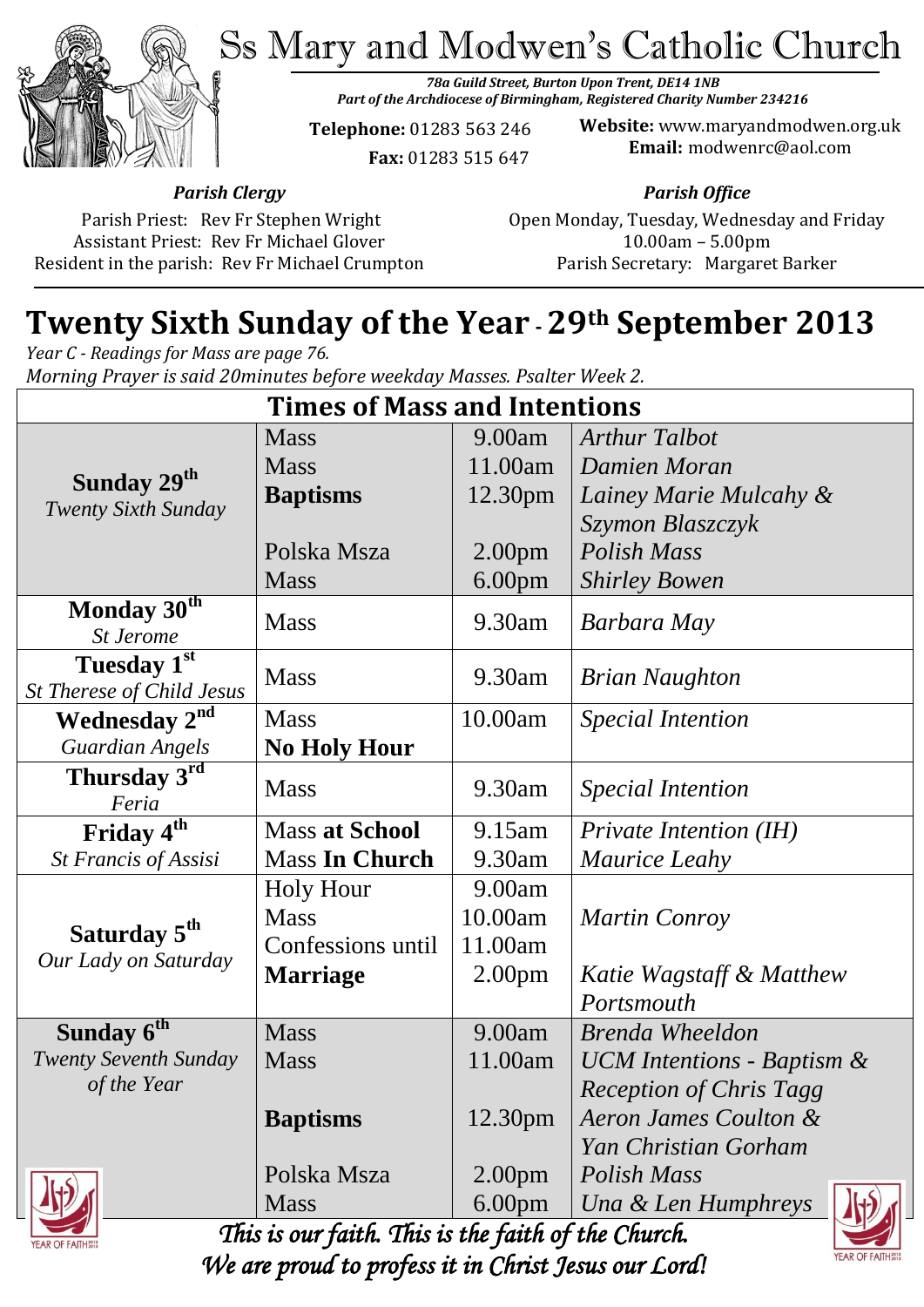### **Please pray for all the sick and housebound of the Parish:**

Kathleen Benson, David Hughes, Eileen Lee, Pat Bolton, Mary Burnside, David Hastilow, Maureen & Sidney Parker, Irene Hill, Olive Wilson, Eve Goode, Sarah Pursglove, Marjorie Staley, Marie Gibson, Martin Halligan, Martin Goddard, Merlin Joseph, Mary Hyde, Baby Katie, Betty Gould, Michael Wright, Tony Kerr-Delworth, Fr Bernard Shaughnessy, Mary Conway, Baby Tomasz Weedon, Kay Elizabeth Webster, Kirsty Freeman, Peter Hunt, Jonjo Finnegan, Michael Cobley, Russ Simpson, Brian Baldock, Joe & Marg Emery, Baby Niamh Rodriguez, Sylvia Breen, John Wain, Fr Rob Taylerson, Bob Holland, David Priest, Baby James Kersey, Baby Elsie Mae Freeman, Jean Jackson, Sr Mary Lobo, George Swann, Anne Cope.

## **Lord Grant Eternal Rest to those who have died recently:**

Fr Alan Holtham. Peter Rice. Eric Fower whose funeral service will be held at Bretby Crematorium on Friday 4<sup>th</sup> October at 12.45pm.

**Offertory Collection:** £376.12 (non Gift Aid); £408.41 (Gift Aid) Standing orders £460 (Gift Aid) thank you for your generosity. Fr Hudson's Society – £ 464.12 Building & Development Fund running total: £24,253.72

This Weekend – Retiring Collection – Sr Mary – Myanmar Art Materials Next Weekend – Retiring Collection – CAFOD 13<sup>th</sup> October – Second Collection – Building & Development Fund

## **For Next Sunday: -**

T Allan, R Yeomans, W Moloney **EUCHARISTIC MINISTERS** Sunday – Rev Fr Terence Whatmore

J Ward, G Taylor, R Scott Monday – Rev Fr Edmund Whelan A Tuhey, J Elliott Tuesday – Rev Fr Paul Whieldon C Bailey, T Joseph, W Moloney Wednesday – Rev Fr Michael White

### **CASHIERS**

Gus & Maureen

## **CHURCH CLEANING**

Marie, Rose & Sarah **FLOWERS**  Jean & Margaret

#### **Please Pray for the Priests READERS and Seminarians of the Diocese:**

**TEA & COFFEE** Thursday – Rt Rev Mgr Anthony Wilcox Bruna & Kath Friday – Rt Rev Mgr Graham Wilkinson Betty & Caroline Saturday – Rt Rev Mgr Michael Williams Sue & Su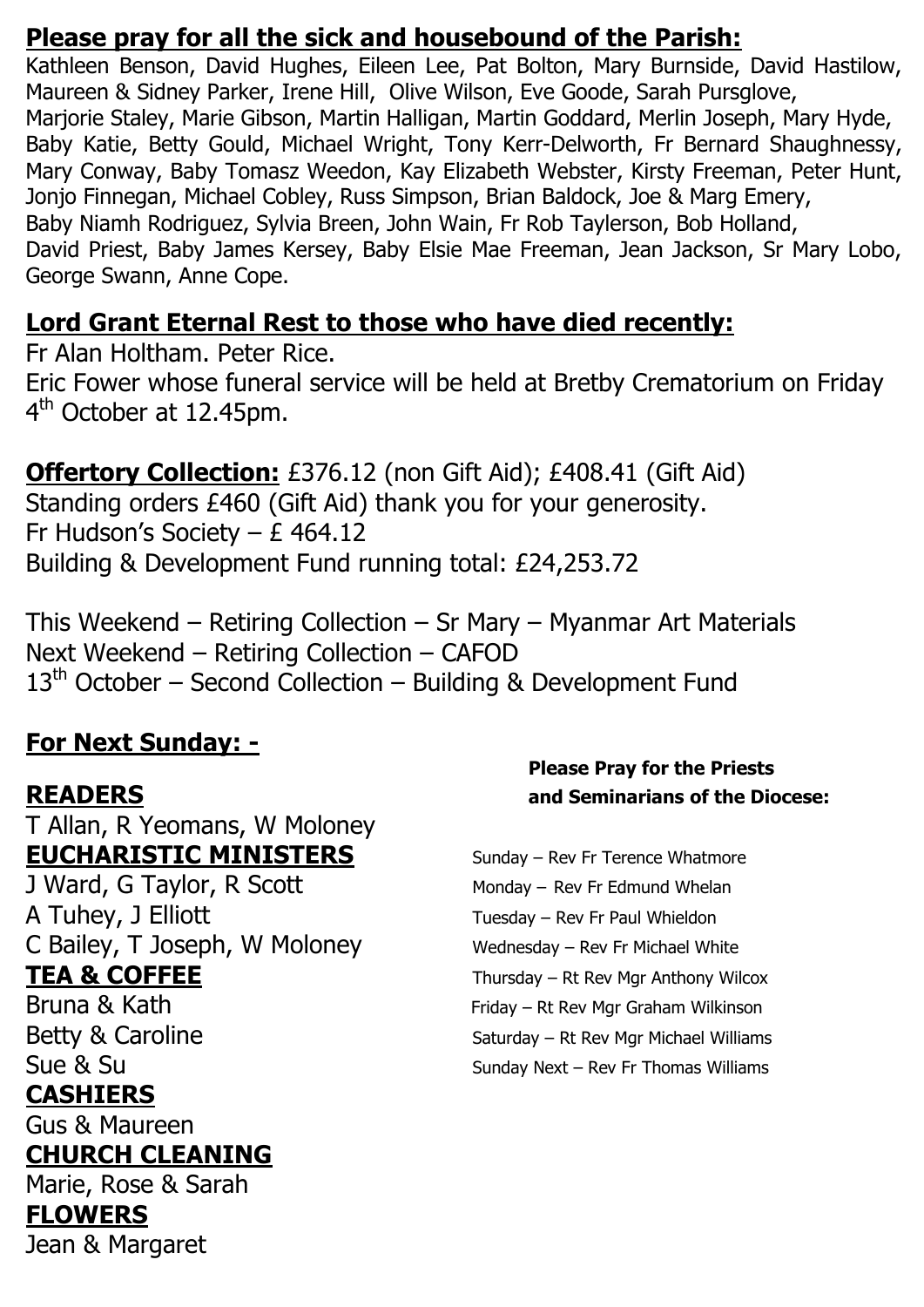**ST FRANCIS OF ASSISI:** A happy feast day to all our Italian Parishioners on Friday. St Francis is the co-patron of Italy.

#### **Rite of Commissioning of Catechists and Children's Liturgy Leaders – 29th September 2013:** This weekend we will have a short Commissioning Service for the Catechists and Children's Liturgy Leaders in the parish. We thank them for their generosity. If you would like to volunteer or train as a catechist, please do speak to Fr Stephen or Fr Michael.

## **MYANMAR/BURMA MISSION FOR DISPLACED & DEPRIVED CHILDREN**

On 1st October Sr Mary returns to Myanmar to continue to train teachers to use art to help traumatised children in the remote areas. The second collection **TODAY** will be for art materials to enable this work to continue.

**PRAYER CARDS:** As part of The Year of Faith and the New Evangelisation The Bishops are inviting all in the Church to reflect prayerfully as to how we can all invite and encourage all Catholics to attend Sunday Mass regularly. To begin with we have prepared some prayer cards for us to take away and use to root our reflections and actions in the love of the Lord. Please do take a prayer card, and pray for all our brothers & sisters who do not attend Mass regularly.

## **CAFOD COLLECTION - Family Fast Day is on Friday 4th October.**

In anticipation and to thank you for your ongoing generosity we invite Veronica Gillett from CAFOD who will speak to us this Sunday.

It is a stark fact that one in eight of us will go to bed hungry tonight. On Friday  $4<sup>th</sup>$  October – Harvest Fast Day – CAFOD is asking you to make a place at your table to help our sisters and brothers in the world's poorest countries get enough nutritious food to eat. Your Fast Day envelopes are available in church this week. Please give as much as you can so that hunger doesn't remain a fact of life. Please Gift Aid your donation if you are able.

**PARISH LOTTERY:** Last week 94 numbers played. Winning Number - 114, David Barke - £47.00. Congratulations. Your cheque can be collected this weekend.

**YOUNG PEOPLE:** We would like to send at least 2 young people from the parish to Invocation 2013 Face to Face at St Chad's Cathedral on Saturday 12<sup>th</sup> October from 10am - 6.30pm. This is a national gathering of young Catholics and it will be a great event. See the website [www.invocation.org.uk](http://www.invocation.org.uk/) or speak to Fr Michael who will be going to the event.